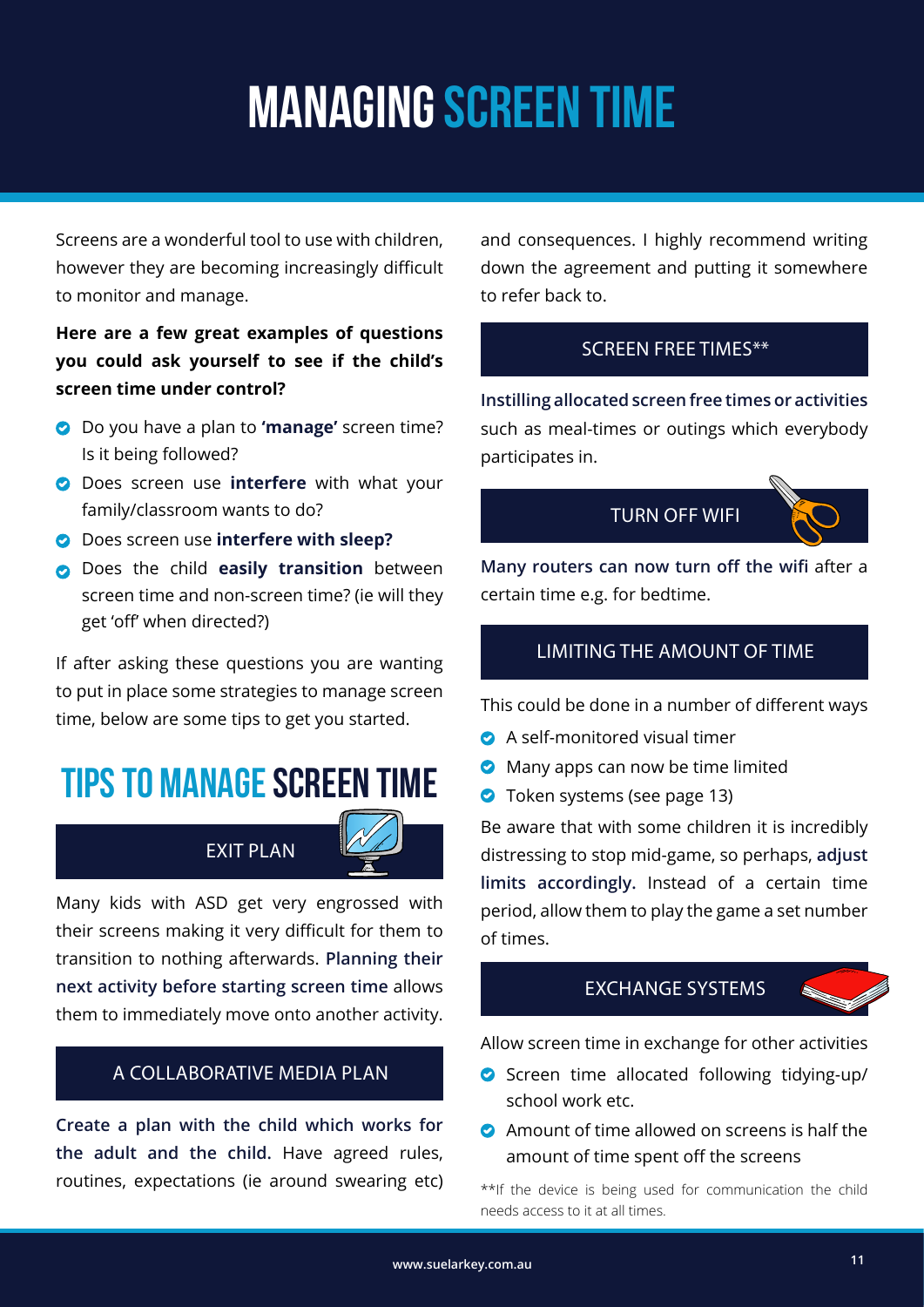# 1 hour before bed no screen time

**Research has shown the blue light produced by screens disrupts the body's sleep hormone.** It is recommended that children should not use a screen in the hour before bedtime. Here are some great activities that you can do in the hour before bed.